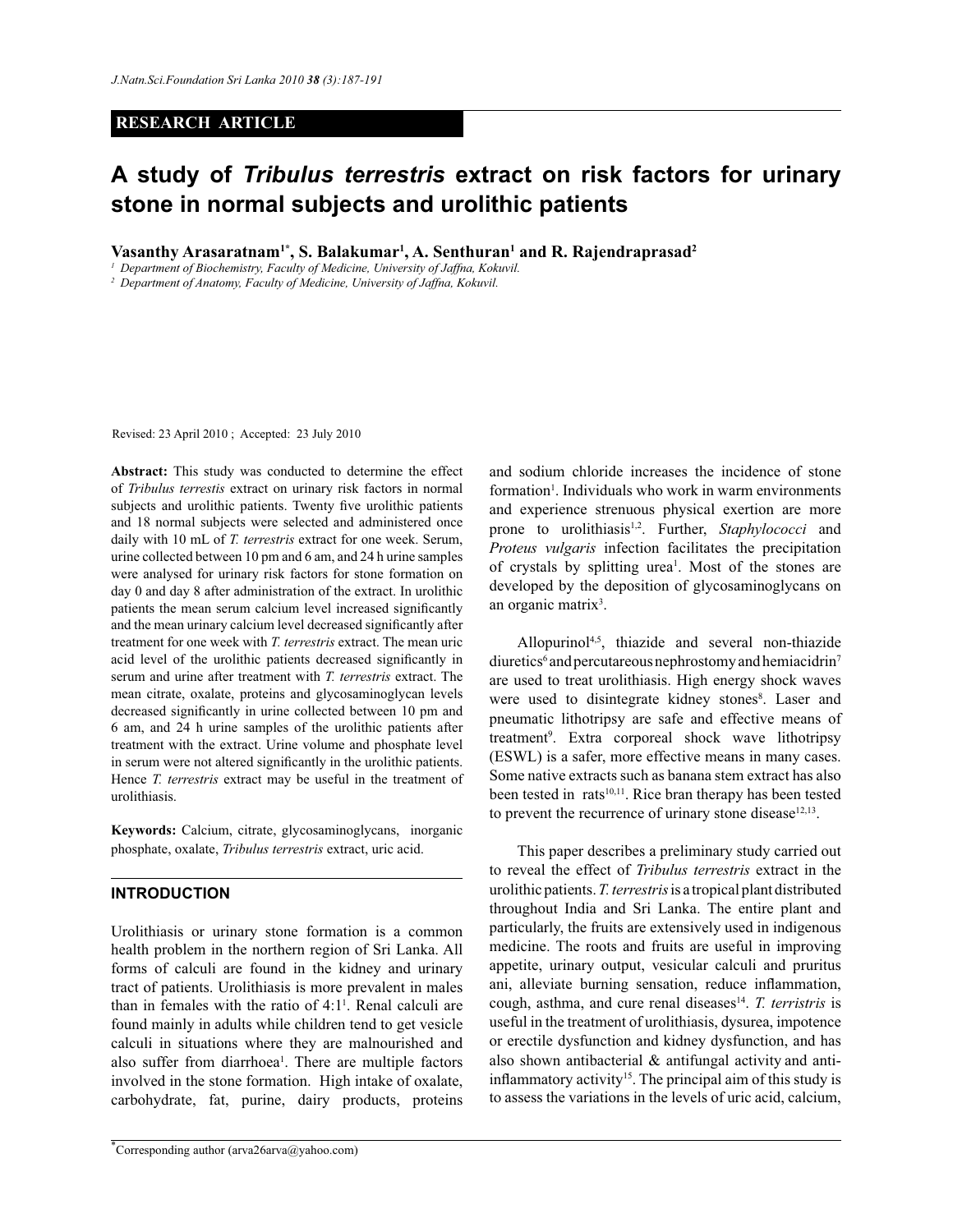magnesium, citrate, oxalate, protein, glycosaminoglycans and urine volume before and after the administration of *T. terrestris* extract on the urolithic patients and the normal subjects.

#### **METHODS AND MATERIALS**

*Selection of subjects*: Twenty five renal stone patients and 18 normal individuals (volunteers) were selected. Their age ranged between 22−60 years. The patients were selected from the surgical ward, Teaching Hospital, Jaffna, who had been discharged without having any medication. Patients with urinary infection were excluded from the study. The patients selected were non-pregnant, without severe renal dysfunction and without signs of primary hyperparathyroidism. The approval of the Ethical Clearance Committee of the Faculty of Medicine, University of Jaffna was obtained for this study.

*Preparation of T. terrestris extract*: *T. terrestris* (Sinhala- 'Hokaddu'; Tamil-'Nerunchi'; family-Zygophyllaceae) extract was prepared as follows. The leaves, flowers and fruits (10 g) of *T. terrestris* plant were washed in distilled water, mixed with 450 mL of double distilled water and boiled until the volume was reduced to about 225 mL.

| Constituents        | Amount                 |
|---------------------|------------------------|
|                     | $(g/g T.$ terrestris)  |
| urate               | 5.5 x 10 <sup>-5</sup> |
| calcium             | $3.452 \times 10^{-3}$ |
| magnesium           | $2.0 \times 10^{-5}$   |
| inorganic phosphate | $9.0 \times 10^{-5}$   |
| citrate             | $1.08 \times 10^{-2}$  |
| oxalate             | $1.38 \times 10^{-2}$  |
| glycosaminoglycans  | $4.09$ mol             |

*Administration of the extract and collection of samples*: *T. terrestris* extract (10 mL) was orally administered daily (Table 1) in the morning for 7 d to the patients and normal subjects who fasted overnight. Serum and urine were collected between 10 pm and 6 am. Twenty four hour urine samples were collected from patients and normal individuals before and after the administration of *T. terrestris* extract, i.e. on day 0 and day 8. Urine samples were collected in a container with 10 mL of conc. HCl between 10 pm and 6 am. The urine collection was continued for 24 h until the following day.

*Analytical methods: T. terrestris* extract was analysed for uric acid<sup>16</sup>, calcium<sup>17</sup>, magnesium<sup>18</sup>, inorganic phosphate<sup>19</sup>, citric acid<sup>20</sup>, oxalate<sup>21</sup> and glycosaminoglycan<sup>22</sup>. Serum was analysed for uric acid<sup>16</sup>, calcium<sup>17</sup>, magnesium<sup>18</sup>, and inorganic phosphate<sup>19</sup>. Urine collected between 10 pm and 6 am, and 24 h urine samples were analysed for uric acid<sup>16</sup>, calcium<sup>17</sup>, citric acid<sup>20</sup>, oxalate<sup>21</sup> and inorganic phosphate<sup>19</sup>. Twenty four hour urine samples were also analysed for glycosaminoglycan<sup>22</sup> and proteins<sup>23</sup>, and the urine volume was determined. Similar estimations were made with urine samples collected between 10 pm and 6 am.

 The mean and the standard deviations were calculated and the results were analysed with Students't' test.

#### **RESULTS**

After the administration of 10 mL of *T. terrestris* extract for a week, serum uric acid level in normal individuals and patients decreased significantly  $(p<0.05)$  (Table 2). Uric acid levels in urine samples collected between 10 pm and 6 am, and 24 h also decreased significantly in the normal subjects and the urolithic patients after the treatment (p<0.05) (Tables 3 and 4).

**Table 2:** Changes in the serum calcium, uric acid, magnesium and inorganic phosphate of urolithic patients (25 nos.) and normal subjects (18 Nos.) before and after the administration of *T. terrestris* extract for one week

| Parameters                        | Patients              |                     |                         | Normal subjects         |                      |                         |  |
|-----------------------------------|-----------------------|---------------------|-------------------------|-------------------------|----------------------|-------------------------|--|
|                                   | Before                | After               | Statistical<br>analysis | Before                  | After                | Statistical<br>analysis |  |
| uric acid (mg $L^{-1}$ )          | 77.30 $(\pm 16.1)$    | $38.50 \ (\pm 8.1)$ | p<0.05                  | $(\pm 19.4)$<br>47.0    | 39.8<br>$(\pm 19.9)$ | p<0.05                  |  |
| calcium ( $mmol/L$ )              | 2.47 $(\pm 0.42)$     | $2.68 \ (\pm 0.29)$ | p<0.05                  | $(\pm 0.008)$<br>2.38   | 2.50 ( $\pm$ 0.021)  | p<0.05                  |  |
| magnesium $(mmol/L)$              | $0.64 \ (\pm \ 0.16)$ | $0.87 (\pm 0.24)$   | p<0.05                  | $(\pm 0.25)$<br>1.16    | 1.22 $(\pm 0.46)$    | p<0.05                  |  |
| inorganic phosphate (mmol/L)      | $0.58 \ (\pm \ 0.03)$ | $0.70 \ (\pm 0.12)$ | p<0.05                  | $2.009 \ (\pm \ 1.063)$ | $2.041 \ (\pm 0.98)$ | p<0.05                  |  |
| calcium/inorganic phosphate ratio | 4.26                  | 3.83                |                         | 1.18                    | 1.22                 |                         |  |

Values are indicated as the mean (±SD)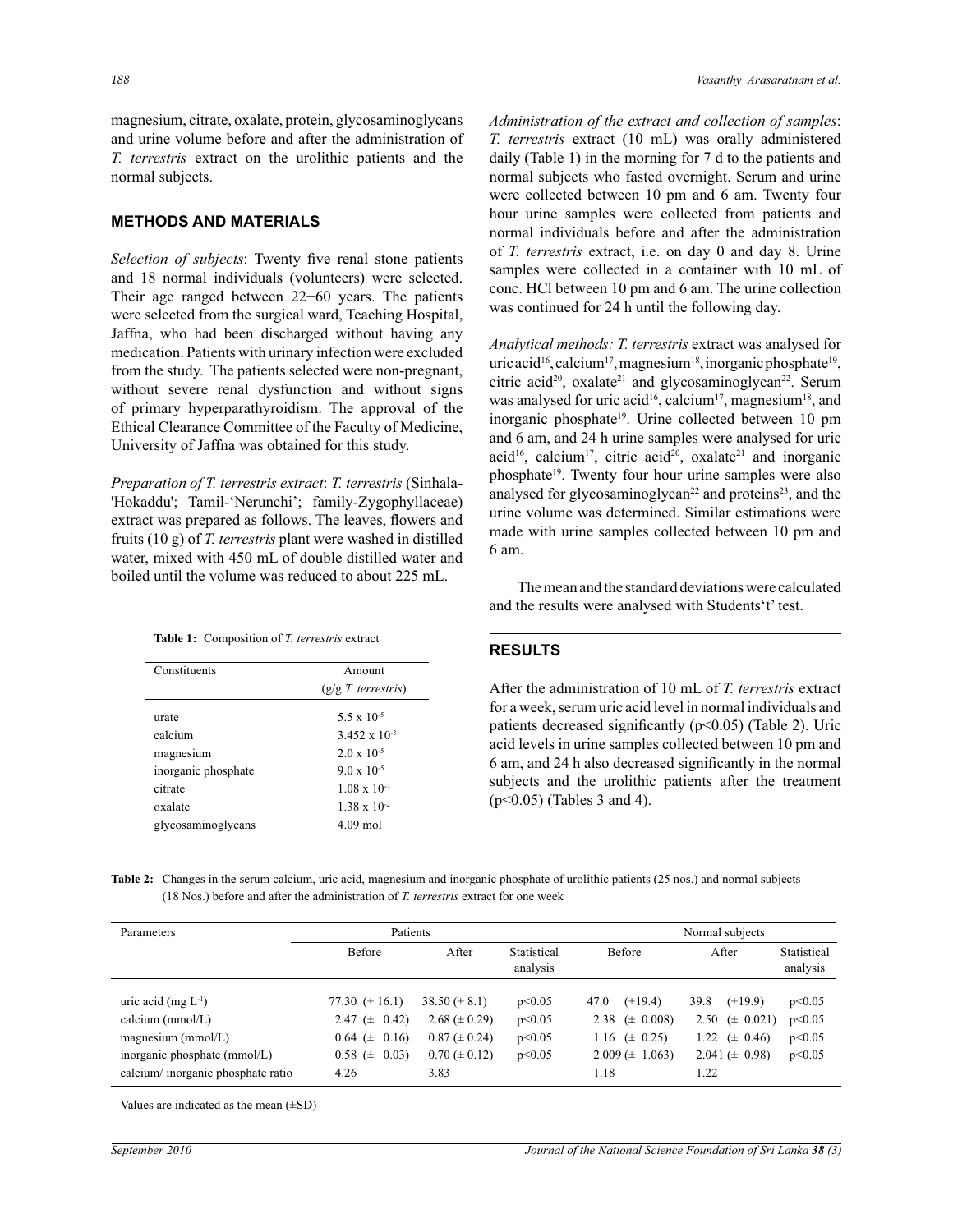**Table 3:** Changes in the urinary calcium, uric acid, citric acid, oxalate and inorganic phosphate of urolithic patients (25 nos.) and normal subjects (18 nos.) before and after the administration of *T. terrestris* extract for one week

| Parameters                        | Patients               |                       |                         | Normal subjects        |                         |                         |  |
|-----------------------------------|------------------------|-----------------------|-------------------------|------------------------|-------------------------|-------------------------|--|
|                                   | <b>Before</b>          | After                 | Statistical<br>analysis | <b>Before</b>          | After                   | Statistical<br>analysis |  |
| uric acid (mg $L^{-1}$ )          | $(\pm 125.0)$<br>421.2 | 80.4)<br>212.0 $(\pm$ | p<0.05                  | 389.3 $(\pm 214.2)$    | 334.6 $(\pm$<br>65.3)   | p<0.05                  |  |
| calcium (mmol/L)                  | 1.30)<br>4.10 $(\pm$   | 3.53 $(\pm$           | 1.49) $p<0.05$          | 2.82 ( $\pm$<br>1.67)  | 2.34 $(\pm$<br>0.65)    | p<0.05                  |  |
| citric acid $(mg/L)$              | $(\pm 350.0)$<br>550.0 | 570.0 $(\pm 460.0)$   | p > 0.05                | $(\pm 360.0)$<br>740.0 | $750.0 \ (\pm 560.0)$   | p > 0.05                |  |
| oxalate $(mg/L)$                  | 7.13)<br>24.16 $(\pm$  | 31.06 $(\pm$          | 8.03) $p<0.05$          | 9.39)<br>25.02 $(\pm$  | ND                      |                         |  |
| inorganic phosphate (mmol/L)      | 6.10 $(\pm$<br>2.01)   | $8.06 (\pm$           | 2.96) $p<0.05$          | 9.09 $(\pm$<br>(0.3)   | 9.80 ( $\pm$ )<br>0.45) | p<0.05                  |  |
| calcium/inorganic phosphate ratio | 0.672                  | 0.437                 |                         | 0.310                  | 0.238                   |                         |  |

ND- Not determined; values are indicated as the mean (±SD)

**Table 4:** Changes in the 24 h urinary calcium, uric acid, citric acid, oxalate, inorganic phosphate, glycosaminoglycan, protein and urine volume of urolithic patients (25 nos.) and normal subjects (18 nos.) before and after the administration of *T. terrestris* extract for one week

| Parameters                           | Patients                |                            |                         | Normal subjects            |                          |                         |  |  |
|--------------------------------------|-------------------------|----------------------------|-------------------------|----------------------------|--------------------------|-------------------------|--|--|
|                                      | Before                  | After                      | Statistical<br>analysis | Before                     | After                    | Statistical<br>analysis |  |  |
| uric acid $(mg/24 h)$                | 413.91 $(\pm 140.22)$   | 271.75<br>99.89)<br>$(\pm$ | p<0.05                  | 93.98)<br>389.35<br>$(\pm$ | 347.97 $(\pm$<br>78.02)  | p<0.05                  |  |  |
| calcium (mmol/24 h)                  | 7.07 $(\pm$<br>1.63)    | 5.96 $(\pm$<br>0.70)       | p<0.05                  | 3.61<br>0.56)<br>$(\pm$    | 2.65 ( $\pm$<br>0.56)    | p<0.05                  |  |  |
| protein $(mg/24 h)$                  | 944.24 $(\pm 623.60)$   | 640.05 $(\pm 391.51)$      | p<0.05                  | 6.542)<br>126.57<br>$(\pm$ | 123.71 $(\pm$<br>7.23)   | p<0.05                  |  |  |
| glycosaminoglycans ( $\mu$ mol/24 h) | $95.13 \pm 57.99$       | 73.08<br>$(\pm 55.66)$     | p<0.05                  | 11.18)<br>124.83<br>$(\pm$ | 121.42 $(\pm$<br>17.10)  | p<0.05                  |  |  |
| urine volume $(mL/24 h)$             | 1350 $(\pm 619.35)$     | 1418 $(\pm 578.49)$        | p > 0.05                | $(\pm 397.57)$<br>1118     | $1125 (\pm 406.00)$      | p<0.05                  |  |  |
| citric acid $(mg/L)$                 | 661.30 $(\pm 661.30)$   | $(\pm 213.86)$<br>865.22   | p<0.05                  | 92.31)<br>748.39<br>$(\pm$ | $1004.50 \ (\pm 146.16)$ | p > 0.05                |  |  |
| oxalate $(mg/24 h)$                  | 46.35 ( $\pm$<br>6.76)  | 71.31<br>8.87)<br>$(\pm$   | p<0.05                  | 40.56 $(\pm$<br>3.22       | ND                       |                         |  |  |
| inorganic phosphate (mmol/24 h)      | 5.02 ( $\pm$ )<br>3.71) | 5.44<br>7.21)<br>$(\pm$    | p<0.05                  | 9.502 ( $\pm$ )<br>3.53)   | 11.02 $(\pm$<br>3.73)    | p<0.05                  |  |  |
| calcium/inorganic phosphate ratio    | 1.408                   | 1.096                      |                         | 0.3799                     | 0.2405                   |                         |  |  |

ND – Not Determined; Values are indicated as the mean (±SD).

Twenty four hour urinary output in both the urolithic patients and normal individuals increased after treatment with the extract (Table 4).

 After treatment with *T. terrestris* extract, the serum  $Ca<sup>2+</sup>$  levels in the normal individuals and the patients increased significantly while the excretion of  $Ca^{2+}$  in the urine samples collected between 10 pm and 6 am, and 24 h significantly decreased  $(p<0.05)$  (Tables 2, 3 and 4).

 The mean 24 h urine total proteins and glycosaminoglycan levels reduced significantly in the urolithic patients and the normal subjects after the treatment with *T. terrestris* extract (p<0.05) (Table 4).

The serum  $Mg^{2+}$  levels in the patients and the normal subjects increased significantly after the administration of *T. terrestris* extract (p<0.05) (Table 2).

 In the patients, the levels of citrate excretion in the 10pm and 6 am samples became elevated but the increase was not statistically significant. However, citrate excretion in 24 h urine samples of the patients increased significantly, while that of the normal subjects also increased although not statistically significant. Oxalate excretion in urine collected between 10 pm and 6 am, and after 24 h increased significantly ( $p<0.05$ ) (Table 3) in the patients after the treatment with *T. terrestris* extract.

 The inorganic phosphate level in the serum of the patients and the normal individuals increased significantly after the administration of the extract (Table 2). The excretion of inorganic phosphate in the urine sample collected between 10 pm and 6 am, and after 24 h also increased significantly in both the patients and normal individuals (Tables 3 and 4).

#### **DISCUSSION**

The significant decrease of serum uric acid level in the patients who received treatment could be explained by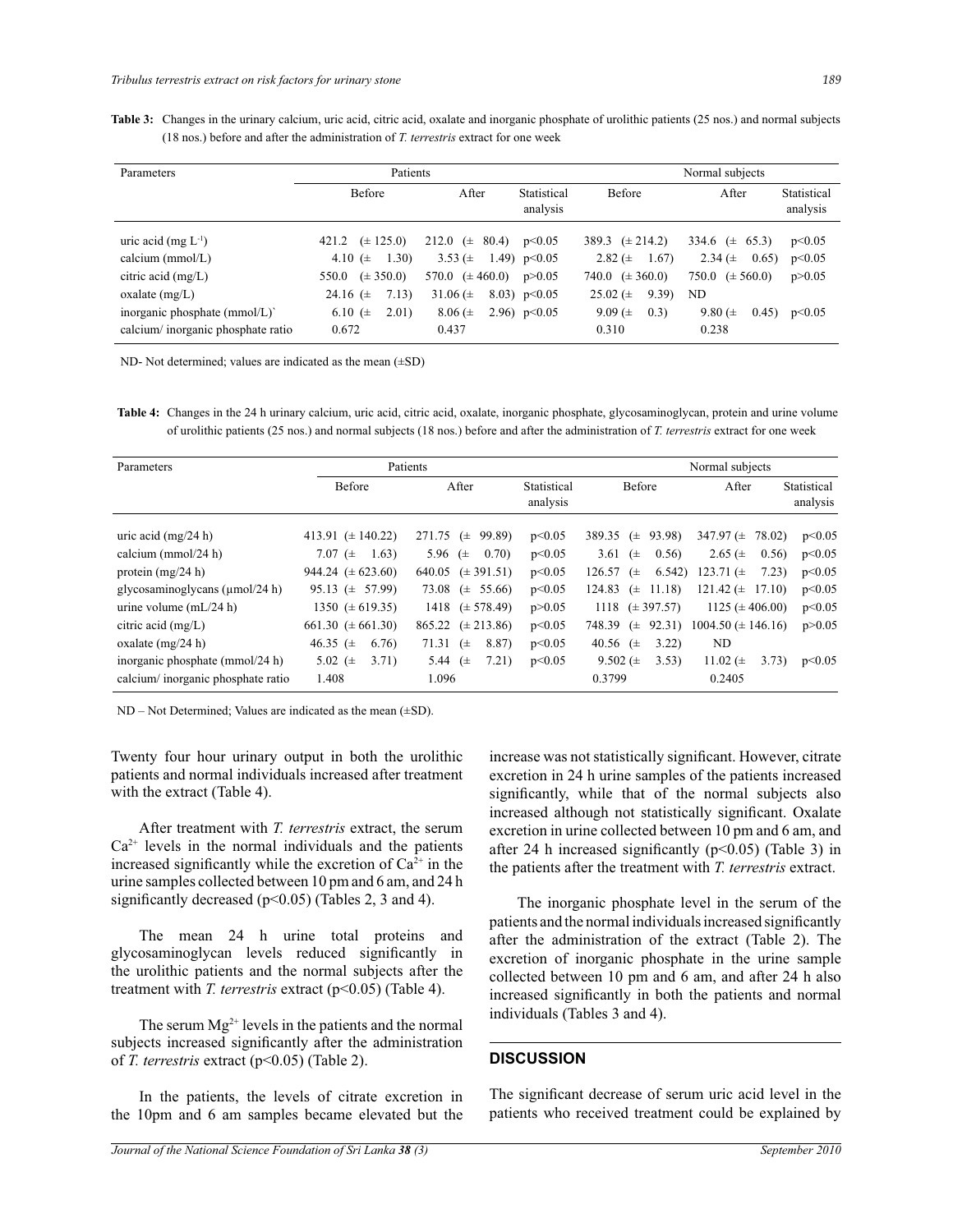allopurinol-like action of *T. terrestris* extract. Allopurinol is a drug used in the treatment of hyperuricemia<sup>24</sup>. Allopurinol inhibits xanthine oxidase leading to a decrease in the formation of uric acid. Urate stones are formed in 15 – 20% of patients with hyperuricosuria4,5,25,26. The reduction in urinary uric acid level could be due to the consequence of the decrease in serum uric acid level. The increase in urinary uric acid level is a cause for urinary stone formation<sup>1</sup> and therefore the *T. terrestris* extract has a positive effect on the reduction of urinary stone formation. While reducing the uric acid level in urine, the extract also increased the urine volume. This diuretic effect of the extract would help in the dilution of uric acid and thereby reducing urate stone formation. Stone formers must maintain a high urine volume $6,27$  to keep solutes well diluted<sup>1</sup>.

 In both, the patients and normal individuals, the extract increased the serum calcium level and decreased urinary calcium excretion. Increased urinary calcium excretion is a high risk factor in renal stone formation<sup>28,29</sup>. The action of *T. terrestris* extract could be related to thiazide. Thiazide prevents recurrent calcium urolithiasis by reducing the urinary output of calcium<sup>29</sup>. Glycosaminoglycans are the major constituents of *T. terrestris* extract<sup>4</sup>, which are macromolecules and may reduce  $Ca^{2+}$  excretion by complexing with Ca2+. There is evidence that *T. terrestris* extract alters the tubular maximum for  $Ca^{2+}$  and increases its reabsorption in tubules<sup>27</sup>. Recent studies suggest that chondroitin sulphate and hyaluronic acid promote both growth rate and suspension density of the crystals<sup>3,25,31</sup>. *T. terrestris* could be altering the permeability of membranes and reducing the urinary excretion of glycosaminoglycans. Reduction in glycosaminoglycan urinary excretion (Table 4) might be due to the alteration in the membrane permeability of the Bowman's capsule and the stimulation of glycosyltransferase leading to formation of large molecules of glycosaminoglycans or due to the increased degradation of glycosaminoglycans. *T. terrestris* extract may reduce the degradation process and there may be larger glycosaminoglycans which cannot be filtered through the glomerular membrane. This may also reduce the urinary glycosaminoglycan concentration in urine after the *T. terrestris* extract administration<sup>1</sup>. Glycosaminoglycans of human urine have an influence on crystal aggregation. The diuretic effect of *T. terrestris* has been reported in Guinea pigs 30.

 *T. terrestris* extract contains high concentration of  $Mg^{2+}$  (Table 1) and also increases serum  $Mg^{2+}$ (Table 2). Magnesium inhibits calcium oxalate and calcium phosphate stone formation by inhibiting the formation and aggregation of calcium with oxalate and phosphate to form crystals in the urinary tract<sup>31</sup>. Binding of magnesium with oxalate in the gut reduces its absorption and in urine prevents insoluble calcium oxalate formation. Reduction in urinary citrate output has been demonstrated in calcium oxalate stone secondary malabsorption syndromes<sup>2</sup>. Urinary citrate has an inhibitory effect on the lithogenesis of calcium salts at crystallisation stages. They inhibit the precipitation of calcium oxalate and calcium phosphate and prevent the growth and aggregation of both crystal types<sup>2</sup>. Thus, intake of *T. terrestris* extract could increase the citrate excretion and give a positive effect on the reduction of calcium stone formation.

 In urine collected between 10 pm and 6 am, the citrate excretion in both the patients and subjects was elevated, but the elevation was statistically not significant. However the excretion of citrate in 24 h urine was significant both in the patients and normal subjects. This elevated level could also be due to the direct contribution by the extract. Citrate chelates calcium and hence considered to be an inhibitor of urinary stone formation<sup>2</sup>.

 There was an increase in the serum calcium level with an increase in inorganic phosphate level (Table 2). The effects on the patients and the normal subjects were different because the serum calcium to phosphate ratio was lowered in the patients while it was increased in the normal subjects. The urine samples collected between 10 pm and 6 am, and 24 h from the patients and the normal subjects contained reduced calcium to inorganic phosphate ratio (Tables 3 and 4). Neutral phosphates decrease renal calcium excretion and increase renal pyrophosphate excretion. Inorganic phosphate therapy increases the serum phosphorous concentration and in turn it decreases the serum calcium concentration<sup>6</sup>.

## **CONCLUSION**

This preliminary study shows that administration of *T. terrestris* extract brings about changes in the levels of the risk factors, which cause or activate the urinary stone formation. After the administration of *T.terrestris*  extract, the levels of uric acid, oxalate, calcium, proteins and glycosaminoglycans in serum and urine changed significantly, while the citrate, inorganic phosphate and urine volume were not significantly affected. Therefore the *T. terrestris* extract may be useful in the treatment of urolithiasis.

## **Acknowledgement**

The authors thank Mrs. K. Sritharan, Mrs. K. Nithiyanantharajah, Mr. N. Nithiyanantharajah and Mr. K. Thayananthan of the Department of Biochemistry,